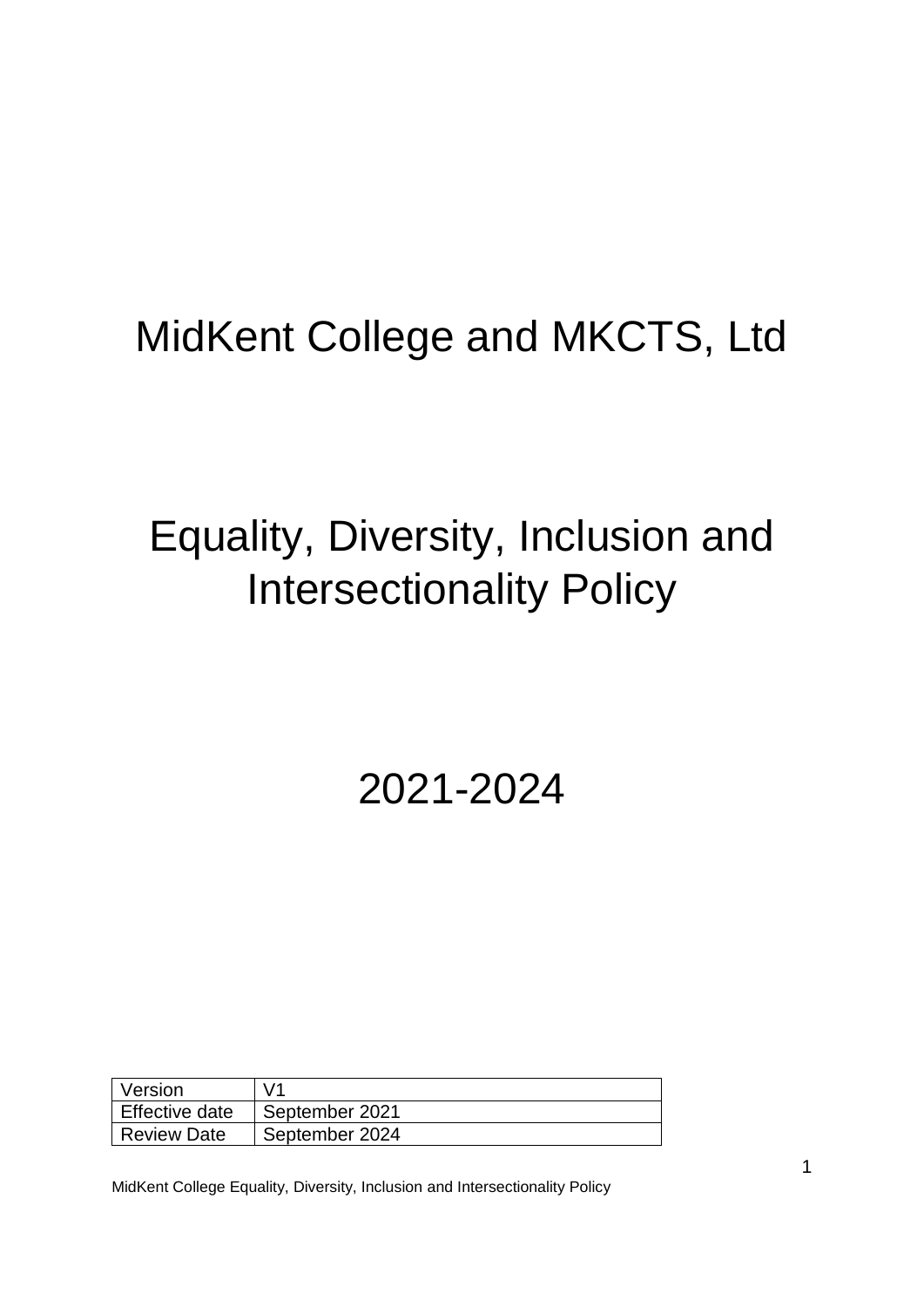**Contents** 1.Introduction 2. Scope of the Policy 3.Purpose 4. Policy Statement Definition of Terms Our Commitment Race Disability Reassignment Sexual Orientation Religion or Belief Age Pregnancy and Maternity Marriage and Civil Partnership. Our Standards **Students** Curriculum **Staff** Confidentiality and Monitoring Implementation and Review Senior Leadership Diversity and Inclusion Committee. Equality Impact Assessment. Other Policies Breach of the Policy **Complaints** Complaints Made by Students

Complaints Made by Staff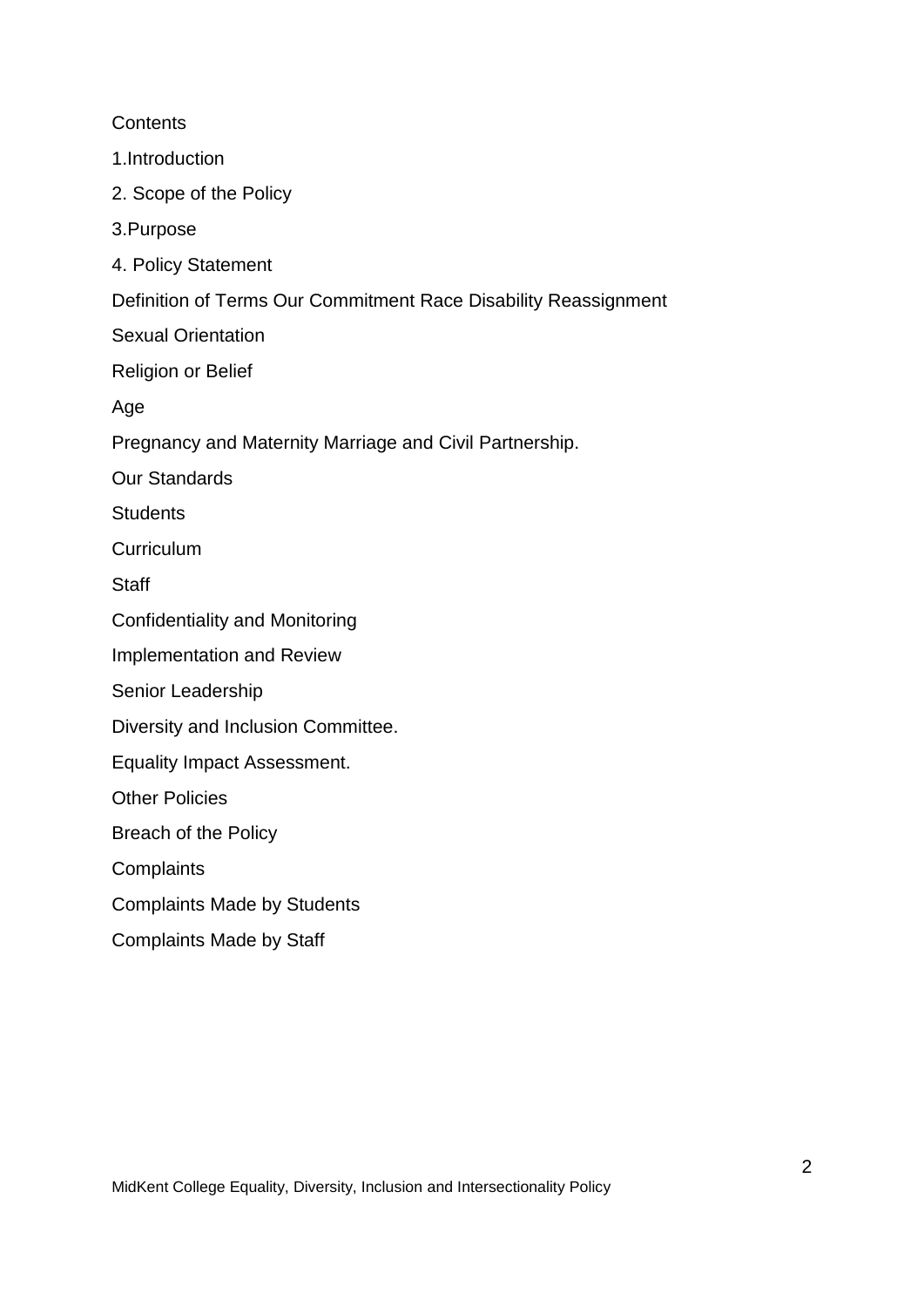MidKent College Equality, Diversity, Inclusion and Intersectionality Policy

## 1. Introduction

MidKent College believes firmly that equality, diversity and inclusion are essential factors which contribute to the academic and economic strengths of the College and the wellbeing of all students and staff. This policy deals with the promotion of equality of opportunity for all at MidKent College in accordance with the Equality Act 2010.

MidKent College will treat all members and potential members of the College community with respect and dignity and seek to provide a safe and positive working and learning environment, free from all discrimination, harassment or victimisation. The College is committed to providing a learning and working environment that values all forms of diversity. By embracing the diversity of our local community, we aim to not only meet, but also exceed in our obligations under current and future equality legislation.

## 2. Scope of the Policy

This Policy relates to diversity, inclusion and equality of opportunity, and applies to all members of staff and students, governors, visitors, contractors, service providers, applicants for jobs and courses and work placement providers, employers of students on apprenticeships and any other persons associated with the functions of the College. This Policy covers all sites on which the College carries out its activities including MidKent College Training Services, Ltd.

The Equality, Diversity and Inclusion Policy forms an integral part of MidKent College's Diversity and Inclusion Strategy and should be read together with other relevant MidKent College policies, in particular the Equal Opportunities Policy, ALS Policy, the Dignity at Work Policy, the Anti-Bullying and Harassment Policy, the PREVENT policy, the Whistleblowing Policy, the Safeguarding Policy and the Mental Health and Wellbeing Policy.

## 3. Purpose

The purpose of this policy is to demonstrate the College's commitment to upholding and valuing the principles of diversity, inclusion, fair treatment and equality of opportunity. MidKent College unequivocally opposes discrimination in all its forms and is committed to preventing acts of exclusion and unfair treatment as defined by legislation and College policy.

MidKent College also recognises its legal responsibility to the Public Sector Equality Duty to ensure that in carrying out its activities the College will have due regard to:

- Foster good relations between different people
- · Advance equality of opportunity
- Eliminate discrimination.
- 4. Policy Statement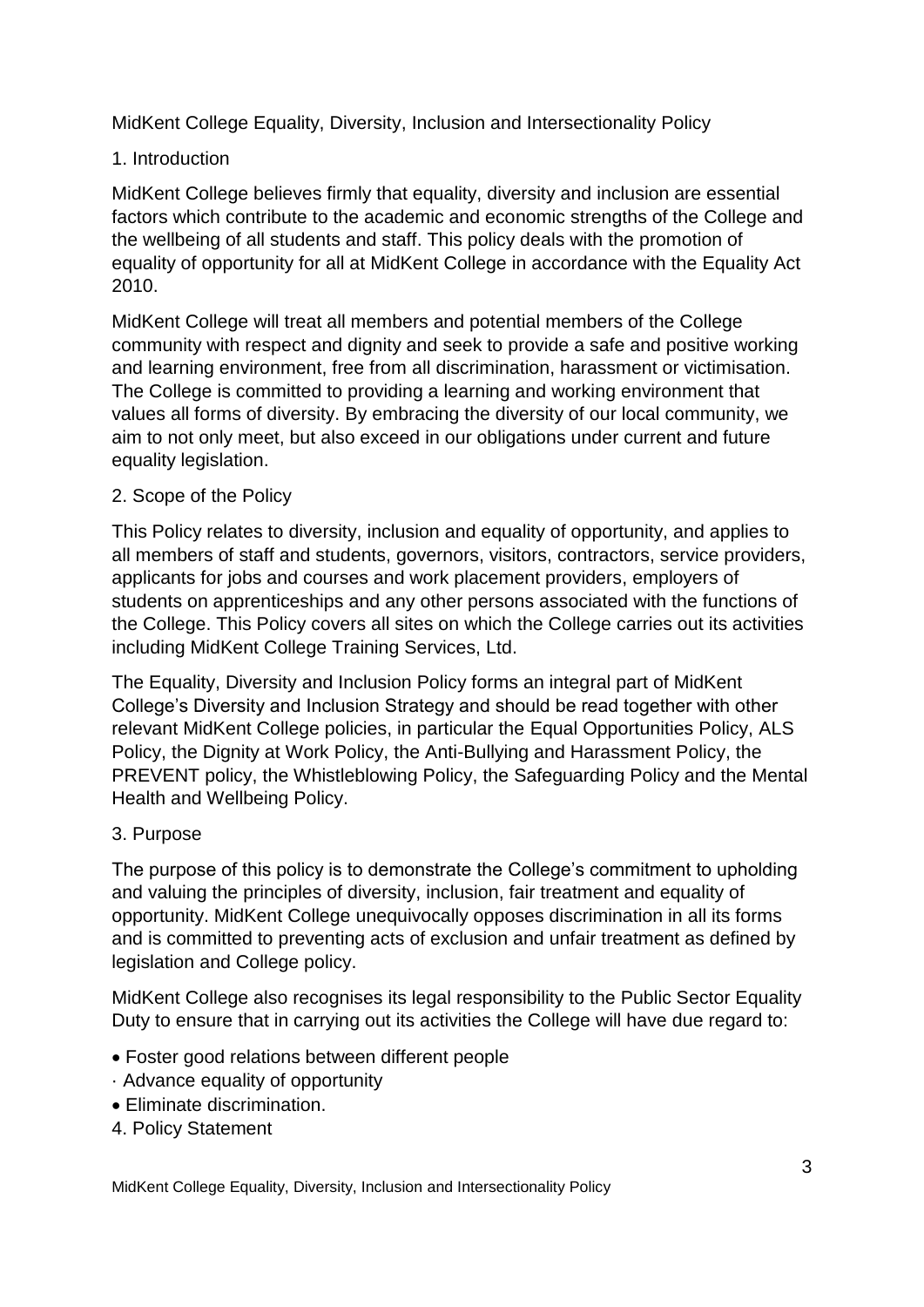It is the policy of MidKent College that individuals are not treated less favourably on the grounds of race (including ethnic or national origin), gender, disability, age, sexual orientation, religion or belief, gender reassignment, marital or civil partnership status, pregnancy, maternity or paternity, socio-economic status or any other factor.

MidKent College recognises that members of staff and students may have a range of aspirations and goals and wishes to provide a positive working and learning environment where diverse skills and experiences are applied across all sections of the College including teaching, learning, and management.

MidKent College seeks to create a culture of conscious inclusion, in which issues of racism, stereotyping and discrimination can be discussed openly with a shared commitment to challenging prejudice. We aim to become an institution that empowers the disadvantaged through promoting good relations between members of all groups, and having a student and staff profile representative of our local community. To this end MidKent College have been accredited by the National Centre for Diversity and hold 'Investors in Diversity' (IiD) status. A part of this commitment ensures an independent biennial audit of MidKent College's commitment toward advancing equality, diversity and inclusion within our operations. The IiD quality mark is awarded to institutions that can demonstrate an allencompassing approach to managing equality, diversity and inclusion, effectively embedding equality and diversity at the heart of what they do.

Equality, diversity and inclusion are integral to the day to day running of the College and to the formulation of policy and strategy. An Equality, Diversity and Inclusion Policy cannot succeed without the active support of the entire College community and must be the priority and responsibility of the Senior Leadership Teams. In order to assess our progress and fulfil our public sector duties, Impact Assessments and monitoring will be undertaken, and will be reported through the Equality and Diversity Review available on our website.

## 5. Definition of Terms

Discrimination is defined as an act which has the effect of treating a person less favourably because of factors related to their personal characteristics such as disability or sexual orientation, and unrelated to their merit. There are different types of discrimination. Further information can be found from the Equality and Human Rights Commission.

Diversity encompasses all forms of difference in individuals even if they are not covered by legislative acts, such as height and weight.

Harassment is unwanted conduct which may create the effect (intentionally or unintentionally) of affecting an individual's dignity or creating an intimidating, hostile, degrading, humiliating or offensive environment which interferes with an individual's learning or working environment. Harassment may be persistent or an isolated incident and may be by an individual against an individual or involve groups of people.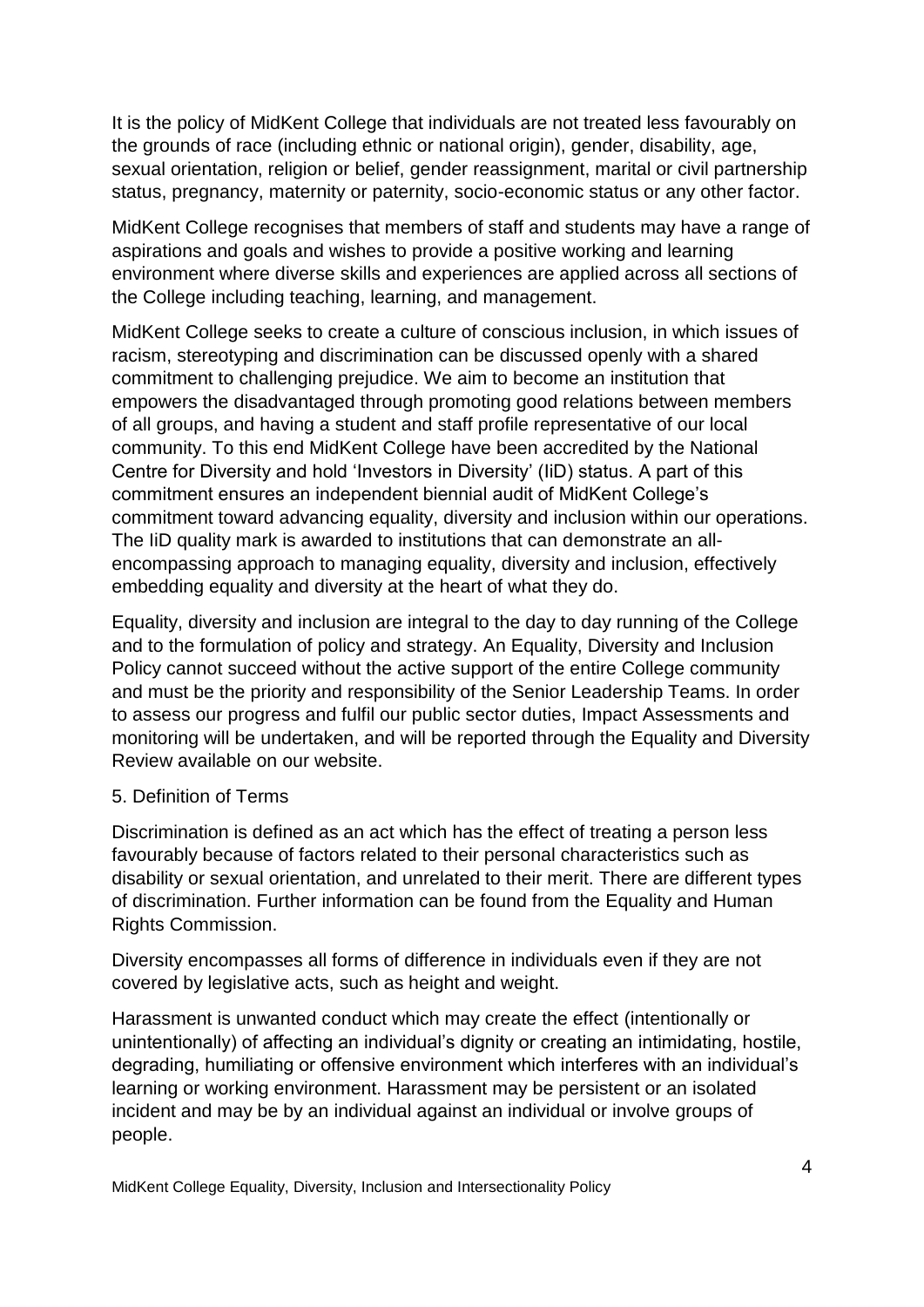Stereotyping is defined as a standardised mental picture that one person or group of people holds in common about another person or group of people and can be either positive or negative.

Positive Action is the deliberate introduction of measures to eliminate or reduce discrimination, or its effects. It is not about special treatment for any one particular group, but the fair treatment of all people. It is distinct from positive discrimination which is unlawful.

Intersectionality provides a conceptual framework for understanding how social categorisations such as Race, Class and Gender connect or overlap creating discrimination or disadvantage.

## 6. Our Commitment

## 6.1 Race

MidKent College does not accept any form of racial discrimination or harassment against any student, member of staff, visitor, prospective student or prospective member of staff based on their actual or perceived race, colour, culture, caste, ethnic, or national origin.

All members of the College community have a duty to make sure that their working and learning environment is free from prejudice and provides a framework for promoting race awareness in line with MidKent College's Diversity and Inclusion Strategy. As a part of our Public Sector Equality Duty, MidKent College monitor staff and student profiles with regard to ethnicity and address any imbalances through the implementation of the Equality, Diversity and Inclusion Action Plan and, if deemed necessary, the use of positive action.

## 6.2 Disability

MidKent College will not discriminate against or tolerate the harassment of members of staff, students, job applicants, prospective students, or visitors because of a disability or perceived disability. MidKent College recognises disability to include someone who has a physical or mental impairment that has a substantial and long term adverse effect on a person's ability to carry out day-to-day activities, including people with; physical and sensory impairment, learning difficulties, mental health problems, hidden impairments and people living with HIV/AIDS.

The College welcomes applications from people with disabilities, values the contribution of existing staff and students with disabilities, and will treat staff and students fairly should they become disabled. MidKent College incorporates the Disability Equality Duty within the Diversity and Inclusion Strategy, providing a framework for proactively monitoring and raising awareness of disability in work and study.

The College has made the commitment to the following:

MidKent College Equality, Diversity, Inclusion and Intersectionality Policy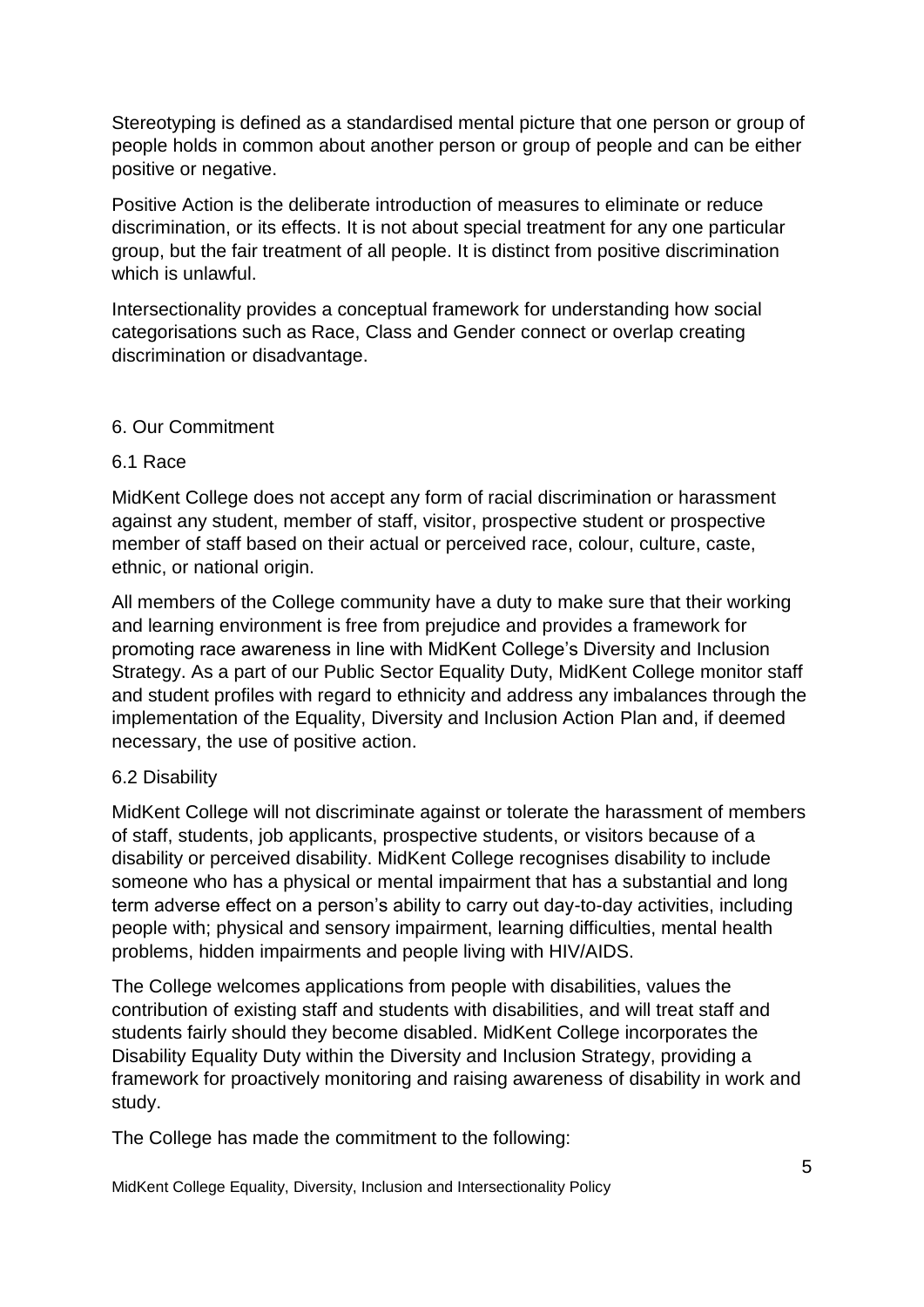· To interview all applicants with a disability who meet the minimum criteria for a job vacancy and consider them on their abilities

 To ask disabled employees at least once a year through the appraisal scheme what we can do to make sure they can develop and use their abilities at work, and whether any further reasonable adjustments are required

 To make every effort when employees become disabled to make sure they stay in employment

 To take action to ensure that key employees (e.g. managers, heads of service, reception staff, etc.) develop the awareness needed of disability to make our commitments work

 To ensure that employers recruiting and working with apprentice students are aware of their legal responsibilities, are familiar with this policy and promote Equality, Diversity, Inclusion and Intersectionality. The welfare of apprentice students is monitored throughout the apprenticeship

 Each year, to review the commitments and what has been achieved, plan ways to improve on them and let employees know about progress and future plans

## 6.3 Gender and Gender Reassignment

MidKent College will not treat any staff member, job applicant, student, or prospective student less favourably because of their gender, whether they are male, female, trans or\and undergoing any stage of gender reassignment. Discrimination and harassment on the grounds of gender, including sexual harassment, is not acceptable and will be dealt with in line with the College's disciplinary procedures.

MidKent College monitor staff and student profiles with regard to gender and address any imbalances through the implementation of the Equality, Diversity and Inclusion Action Plan and, where deemed necessary, the use of positive action.

## 6.4 Sexual Orientation

MidKent College does not accept any form of discrimination or harassment against any student, member of staff, job applicant or prospective student because of their sexual orientation or their perceived sexual orientation. The College is committed to working towards an environment where all people feel able to be open about their sexuality and has begun working proactively to promote awareness and tackle negative stereotypes through the Diversity and Inclusion Strategy.

## 6.5 Religion or Belief

MidKent College does not accept any form of discrimination or harassment against any staff member, job applicant, student, or prospective student because of cultural, philosophical or religious beliefs or perceived beliefs. MidKent College is a secular College. The College respects the diverse cultural and religious traditions of all its students and staff and accepts the rights of individuals and groups peaceably to worship and to fulfil their cultural obligations. Accordingly, the College will neither promote, nor permit to be promoted, any one religious faith or culture. Whilst College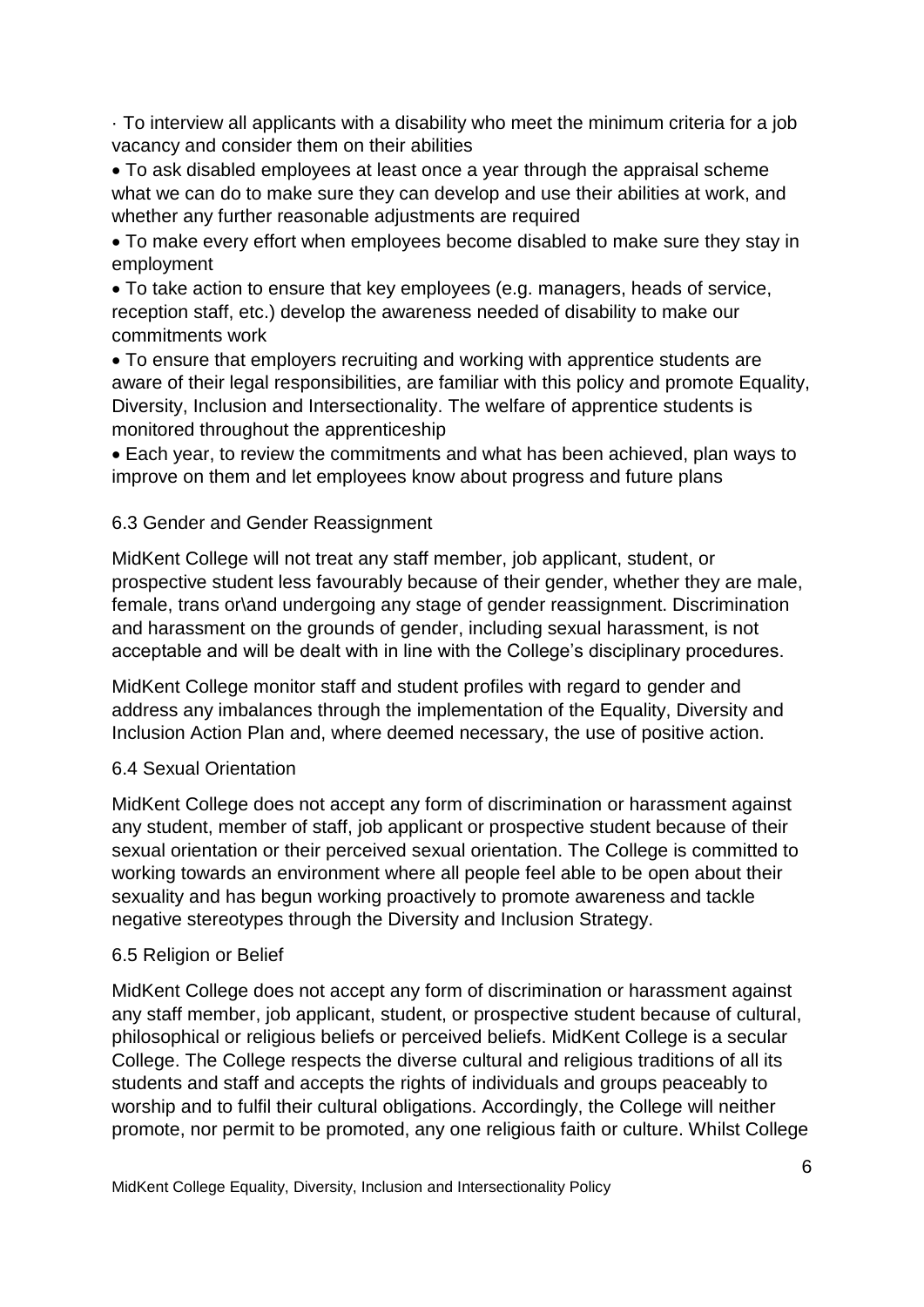facilities exist primarily for the delivery of educational activities, arrangements will be made, where practicable, for students and staff to carry out essential religious observance. Dedicated facilities cannot be provided for particular faith groups but are provided for all.

Where cultural or religious needs conflict with existing working or learning requirements, the College will make adjustments, where practicable, to meet those needs. This may include adaptations for prayer times, dress codes, dietary requirements or religious holidays.

## 6.6 Age

MidKent College recognises that education is a life-long pursuit and, subject to formal funding arrangements, works to support students of all ages to achieve the qualifications they desire. The College endeavours to provide appropriate support for all students within these boundaries.

MidKent College will not use age-related criteria for staff recruitment purposes, unless it is to take positive action. All staff members have equal rights to training, promotion and other aspects of career development.

## 6.7 Pregnancy and Maternity

MidKent College works to support all students to achieve the qualifications they desire including those who are pregnant, become pregnant or have recently been pregnant. Where the needs of the student conflicts with existing working or learning requirements, the College will make adjustments, where practicable, to meet those needs. This may include adaptations for dress code or flexible timetabling.

MidKent College will not discriminate against any member of staff or job applicant because of pregnancy or maternity. All staff members have equal rights to training, promotion and other aspects of career development. Further information for staff can be found in our Maternity Policy located on the HR page of SharePoint.

## 6.8 Marriage and Civil Partnership

MidKent College does not accept any form of discrimination or harassment against any staff member, job applicant, student, or prospective student because they are single, married, or in a civil partnership.

## 7. Our Standards

## 7.1 Students

MidKent College admits students solely on the basis of their merits, abilities and potential, and will not refuse admission to any applicant applying to an appropriate course based on any other factor.

A rigorous benchmarking and monitoring system is in place whereby the College monitors student admissions, achievement, retention, and complaints through the College Diversity and Inclusion Committee.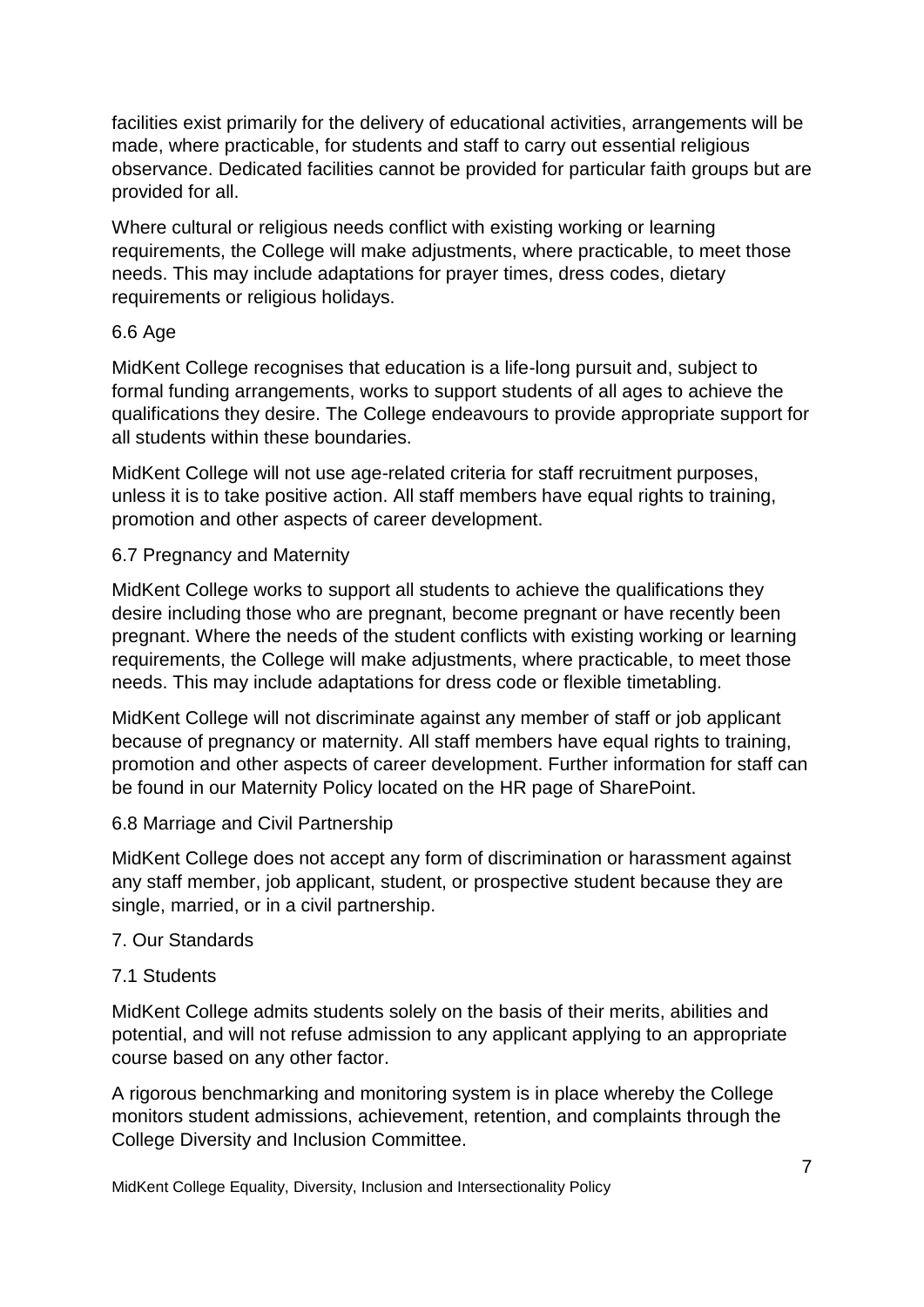The College is committed to widening participation and our College marketing campaigns will aim to positively reflect and recruit the communities we serve. Where particular courses traditionally attract specific groups, the College will actively encourage participation by members of under-represented groups and will develop student assistance programmes that facilitate the admission of students irrespective of their background.

All students at MidKent College have the right to be treated fairly, with dignity and respect. They also have a responsibility to abide by this Policy in their dealings with others and are expected to follow all MidKent College policies regarding behaviour. MidKent College will use the student handbook and induction process to inform students of their rights and responsibilities in relation to the promotion of this Policy, and our staff will challenge student behaviour which does not meet these standards.

Any allegations of discrimination will be taken seriously and will be investigated in line with the College disciplinary procedures. Depending on the outcome, training and/or guidance may be offered to both staff and students to ensure future compliance.

## 7.2 Curriculum

MidKent College aims to provide an inclusive teaching and learning environment through individualised support plans, and professional, interactive delivery. Our courses are designed with equality, diversity and inclusion in mind, and we strive to have high quality resources free from bias or stereotyping, which promote positive images. The College promotes British Values as defined in the Government's 2011 PREVENT Strategy: democracy, the rule of law, individual liberty, and mutual respect and tolerance of those with different faiths and beliefs.

We endeavour to value and nurture an increasing diversity among students and be able to meet the needs of a wide variety of social and cultural requirements, including students with caring responsibilities, religious requirements, physical or mental impairments and students for whom English is an additional language.

## 7.3 Staff

All employees, whether part-time, full-time or temporary, will be treated fairly and with respect. Selection for employment, promotion, training or any other benefit will be on the basis of aptitude and ability.

All recruitment advertisements, job descriptions and person specifications will emphasise the College's Equality, Diversity and Inclusion Policy and they will be drawn up in such a way as to prevent discrimination against suitably qualified or experienced applicants.

We will ensure that all staff members who are involved in shortlisting, interviewing, or other selection processes are trained in line with current equality legislation and the College's Equality, Diversity and Inclusion Policy.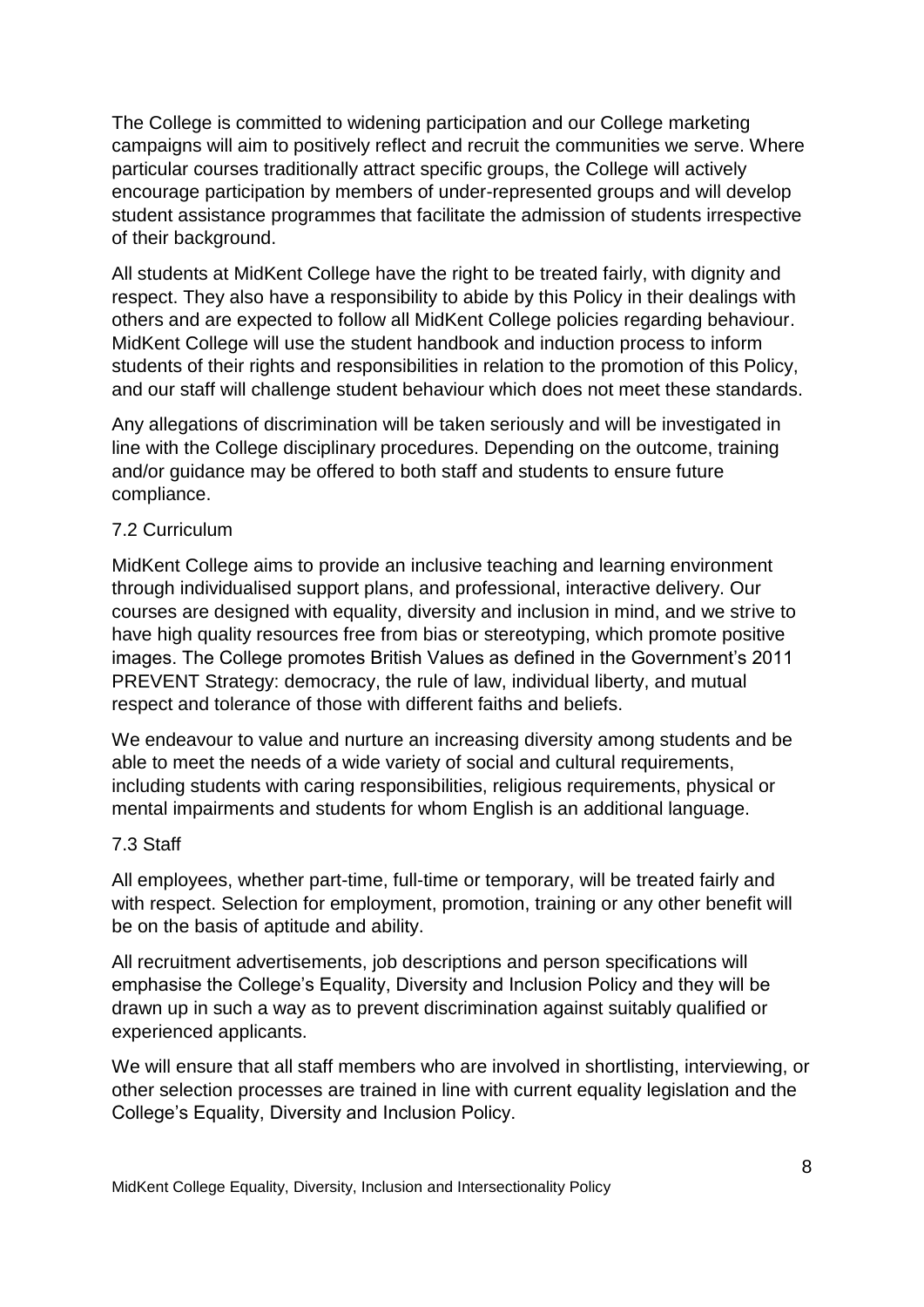MidKent College supports and abides by all Equal Pay legislation and endeavours to provide a transparent reward system based on objective criteria and free from any bias.

All newly appointed staff will participate in an induction programme that reflects and reinforces our commitment to diversity and inclusion. As a part of the induction programme all new members of staff are required to participate in equality and diversity training. General and specialist equality and diversity training will be provided to staff on an ongoing and regular basis.

Subject to available resources and relevance to our College priorities, all staff, including part-time and hourly paid staff, will have an entitlement to undertake staff development to enhance their skills, effectiveness and opportunities. MidKent College recognises and values staff members' different needs including childcare, eldercare and personal development. Our staff timetables will, where reasonably feasible, be arranged in such a way as to facilitate work/life balance. Further information regarding flexible working can be found in our Flexible Working Policy.

Every employee is entitled to a working environment that promotes dignity and respect to all. All MidKent College staff have a responsibility to abide by this Policy and no form of intimidation, bullying or harassment will be tolerated. Breaches of this Policy will be regarded as misconduct and could lead to disciplinary proceedings.

#### Unconscious Bias

Unconscious bias refers to a bias that we are unaware of, and which happens outside of our control. It is a bias that happens automatically and is triggered by our brain making quick judgments and assessments of people and situations, influenced by our background, cultural environment and personal experiences. We aim to be aware of our own conscious and unconscious biases, prejudices and stereotypes, and to mitigate the effect of unconscious or implicit bias on our decision making. All staff have a duty to contribute constructively to equality, diversity and inclusion.

8. Confidentiality and Monitoring

MidKent College will ensure that any diversity monitoring data on staff or students is used exclusively for monitoring purposes and that it is treated with confidentiality and sensitivity.

The information we gather through monitoring will be used to inform planning, target setting and future action. Where monitoring reveals any gaps in our Diversity and Inclusion Strategy or our Equality, Diversity and Inclusion Policy, we will take prompt action through the Diversity and Inclusion Committee and the Equality, Diversity and Inclusion Action Plan.

MidKent College will protect the confidentiality of any diversity monitoring data in relation to staff or students, and will safeguard any information disclosed voluntarily within the regulations set by the General Data Protection Regulation (GDPR) (2018).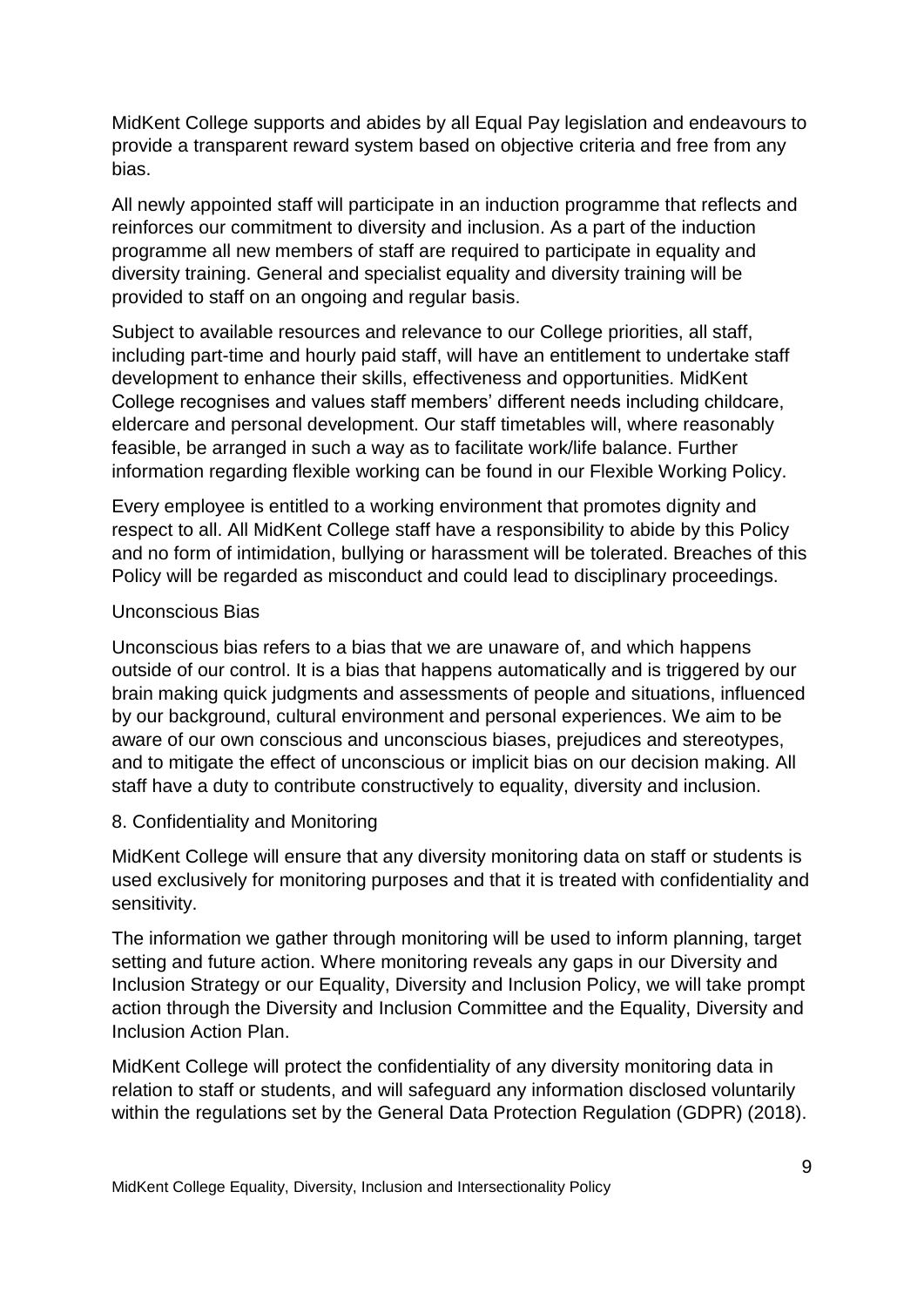## 9. Implementation and Review

## 9.1 Senior Leadership

Each member of the Executive Group and Senior Leadership Teams, supported by Human Resources, has the responsibility to ensure that the Equality, Diversity and Inclusion Policy and the overall promotion of inclusion are put into practice in the areas for which he or she has responsibility.

## 9.2 Diversity and Inclusion Committee

The Diversity and Inclusion Committee is a sub-committee of the Academic Board. It is chaired by the Principal and includes cross-college staff, external partners and student representatives. It exists to:

1. To ensure MidKent College has a culture which is fair, respectful, inclusive and diverse.

2. To represent groups of students, staff and stake holders to allow MidKent College to adapt to current and future demographic trends.

3. To constantly challenge and evolve the organisation, in order to eradicate the effects of unconscious bias from decision making.

4. Ensure all staff attend a full induction which includes understanding our Policy and comprehensive training.

5. Training is mandatory and updated regularly insuring staff are fully informed of latest legislation, the process of implementing the policy and managing allegations of discrimination.

5. The policy is promoted to employers of apprenticeship Students as part of induction, employers and apprentices are supported with allegations of discrimination.

6. Review this Policy a minimum of every three years.

The Committee is underpinned by four Working Groups which together cover the nine protected characteristics. The Working Groups are comprised of cross-college staff.

10. Equality Impact Assessment

This policy has been Impact Assessed and generates no concerns about differential impact. The Impact Assessment is filed on the Quality SharePoint site.

## 11.Other Policies

The Diversity and Inclusion Strategy is underpinned by the following college policies and practices:

- Adoption Leave Policy & Procedure
- Anti-bullying (student) Policy
- Capability Policy & Procedure
- Child Protection Policy

MidKent College Equality, Diversity, Inclusion and Intersectionality Policy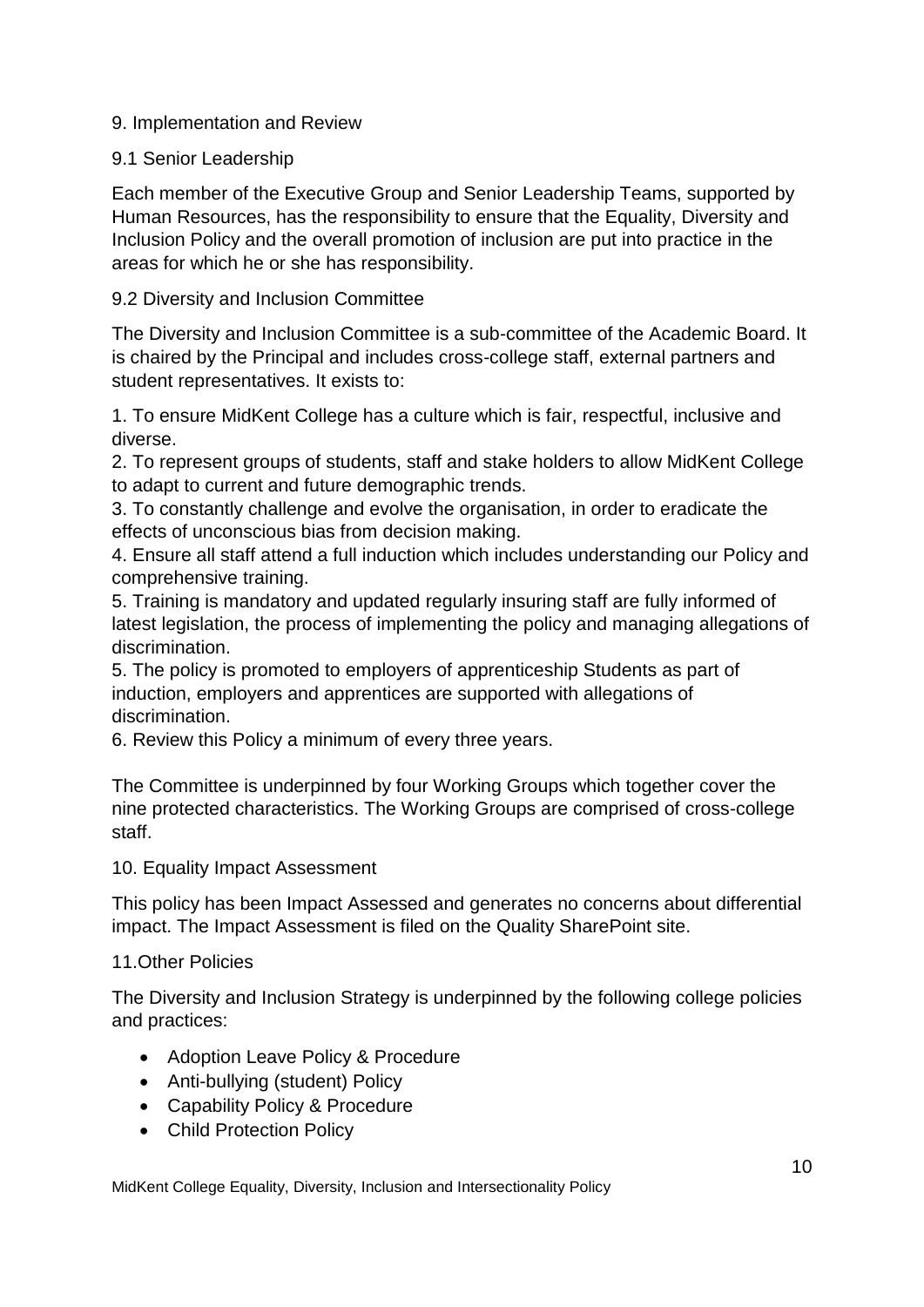- Code of Conduct Policy & Procedure
- Cross-college support for students with disabilities/special support needs
- Dignity at Work Policy & Procedure
- Disability lift key requests
- Disability statement
- Dress code policy
- Employment Stability Policy and Procedure
- Equality Impact Assessment Policy
- Flexible Working Policy & Procedure
- Grievance Policy & Procedure
- Health and Safety policy
- $\bullet$  Initial assessment literacy, language, numeracy and dyslexia
- Learner Mental Health Code of Practice
- Learning and Development policy
- Maternity Leave Policy & Procedure
- Parental Leave Policy & Procedure
- Paternity Leave/Maternity
- Support Leave Policy & Procedure
- PREVENT
- Recruitment and Retention Premia Policy
- Recruitment Policy & Procedure
- Safeguarding (young people and vulnerable adults)
- Shared Parental Leave Policy & Procedure
- Sickness Absence Policy & Procedure
- Student applications
- Students with learning difficulties or disabilities
- Time off for Dependants Policy
- Whistleblowing Policy & Procedure

## 12. Breach of the Policy

MidKent College will take seriously any instances of breach to the Equality, Diversity and Inclusion Policy by students, staff or visitors. Any breach will be investigated and where appropriate will be considered under the relevant disciplinary procedure for staff or students. With regard to any breach of the policy by visitors, MidKent College will take appropriate action in relation to the nature of the incident.

## 12.Complaints

## 12.1 Complaints Made by Students

MidKent College is committed to providing all students with a high quality service. We want to know if our support service has not met with students' expectations so that we can do something about it. Whenever possible students should firstly talk with a member of staff from Student Support or a tutor and tell them what has gone